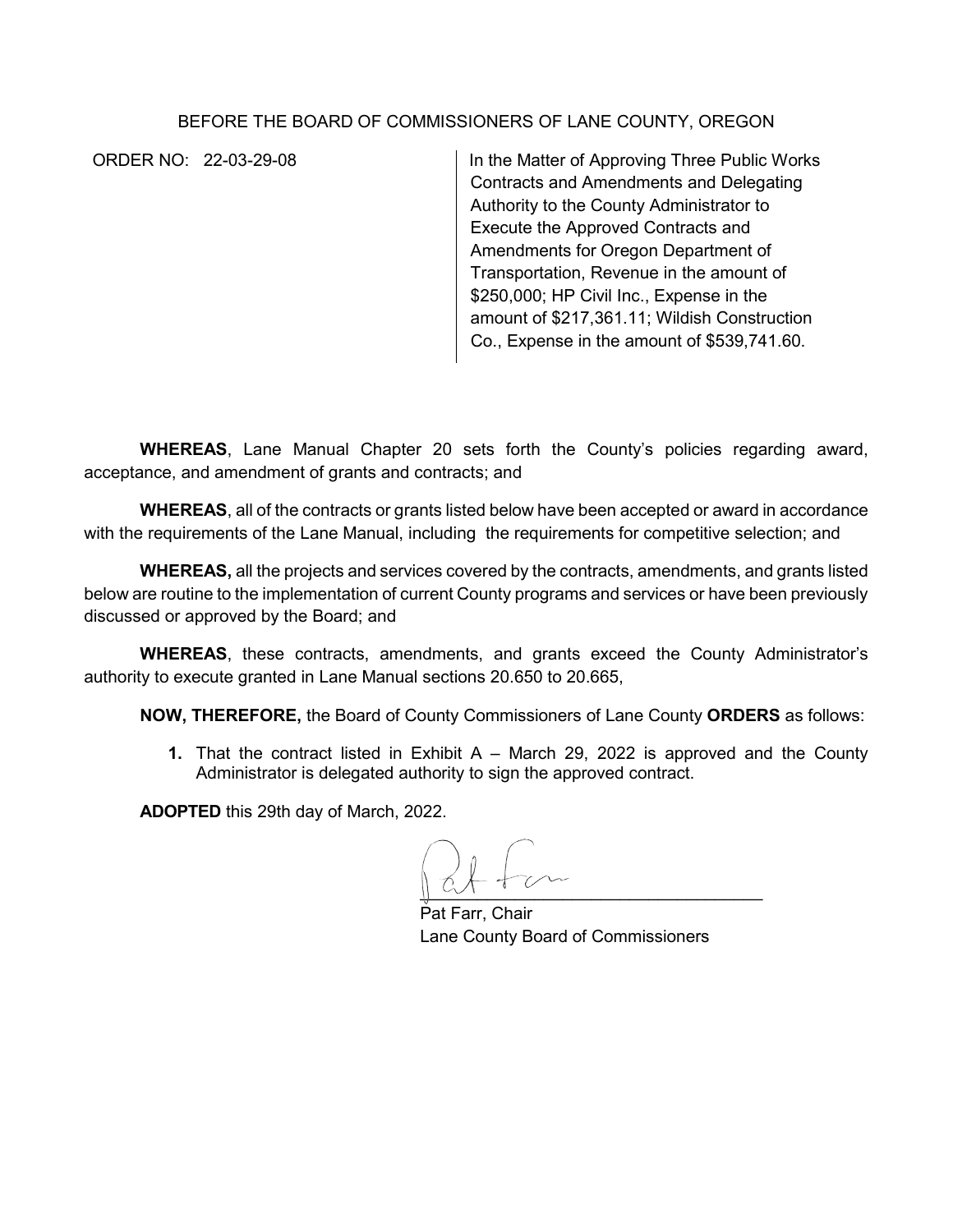## EXHIBIT A – March 29, 2022, List of Contracts, Grants and Amendments

## **PUBLIC WORKS**

| <b>Original contract title</b>                                   | <b>Lane County Right of Way Services</b>                                                                                                                                                                                                                                                                                                                                                                                                                                             |
|------------------------------------------------------------------|--------------------------------------------------------------------------------------------------------------------------------------------------------------------------------------------------------------------------------------------------------------------------------------------------------------------------------------------------------------------------------------------------------------------------------------------------------------------------------------|
| Contractor/other party<br>New or amendment<br><b>Description</b> | Oregon Department of Transportation (ODOT)<br>Amendment<br>County will perform project development right of way services for ODOT<br>on an as needed basis for state projects within the County's geographic<br>working area; original agreement revenue was not to exceed \$100k,<br>amended agreement increases revenue by \$150k for a total revenue<br>amount not to exceed \$250k to allow for additional work requested; term<br>is unchanged (04/12/2021 through 04/12/2026). |
| Amount                                                           | \$250,000. (corrected amount)                                                                                                                                                                                                                                                                                                                                                                                                                                                        |
| Expense or revenue                                               | Revenue                                                                                                                                                                                                                                                                                                                                                                                                                                                                              |
| Term of agreement                                                | Term is unchanged and will expire April 12, 2026.                                                                                                                                                                                                                                                                                                                                                                                                                                    |
| Previous board orders<br>Implications for policy                 | BO #21-04-06-05<br>None                                                                                                                                                                                                                                                                                                                                                                                                                                                              |
| Board goals                                                      | Strategic Priority 3 - Focus on strategic infrastructure maintenance and<br>investments that have the highest return for safety, vibrant communities,<br>and long term environmental benefits.                                                                                                                                                                                                                                                                                       |
| Health implications                                              | None                                                                                                                                                                                                                                                                                                                                                                                                                                                                                 |
| <b>Original contract title</b>                                   | 2022 Bridge Deck Overlays                                                                                                                                                                                                                                                                                                                                                                                                                                                            |
| Contractor/other party                                           | HP Civil Inc.                                                                                                                                                                                                                                                                                                                                                                                                                                                                        |
| New or amendment                                                 | <b>New</b>                                                                                                                                                                                                                                                                                                                                                                                                                                                                           |
| <b>Description</b>                                               | HP Civil will perform bridge deck overlays on Fish Hatchery Rd., BR<br>#39C626-MP 1.25 and Big Fall Creek Rd., BR #36C636 MP-7.55: Bid<br>expense \$217,361.11; term is upon execution through June 30, 2022.                                                                                                                                                                                                                                                                        |
| Amount                                                           | \$217,361.11                                                                                                                                                                                                                                                                                                                                                                                                                                                                         |
| Expense or revenue                                               | <b>Expense</b>                                                                                                                                                                                                                                                                                                                                                                                                                                                                       |
| Term of agreement<br>Previous board orders                       | Term is upon execution through June 30, 2022<br>N/A                                                                                                                                                                                                                                                                                                                                                                                                                                  |
| Implications for policy                                          | None                                                                                                                                                                                                                                                                                                                                                                                                                                                                                 |
| Board goals                                                      | Strategic Priority 3 – Focus on strategic infrastructure maintenance and<br>investments that have the highest return for safety, vibrant communities,<br>and long term environmental benefits.                                                                                                                                                                                                                                                                                       |
| Health implications                                              | None                                                                                                                                                                                                                                                                                                                                                                                                                                                                                 |